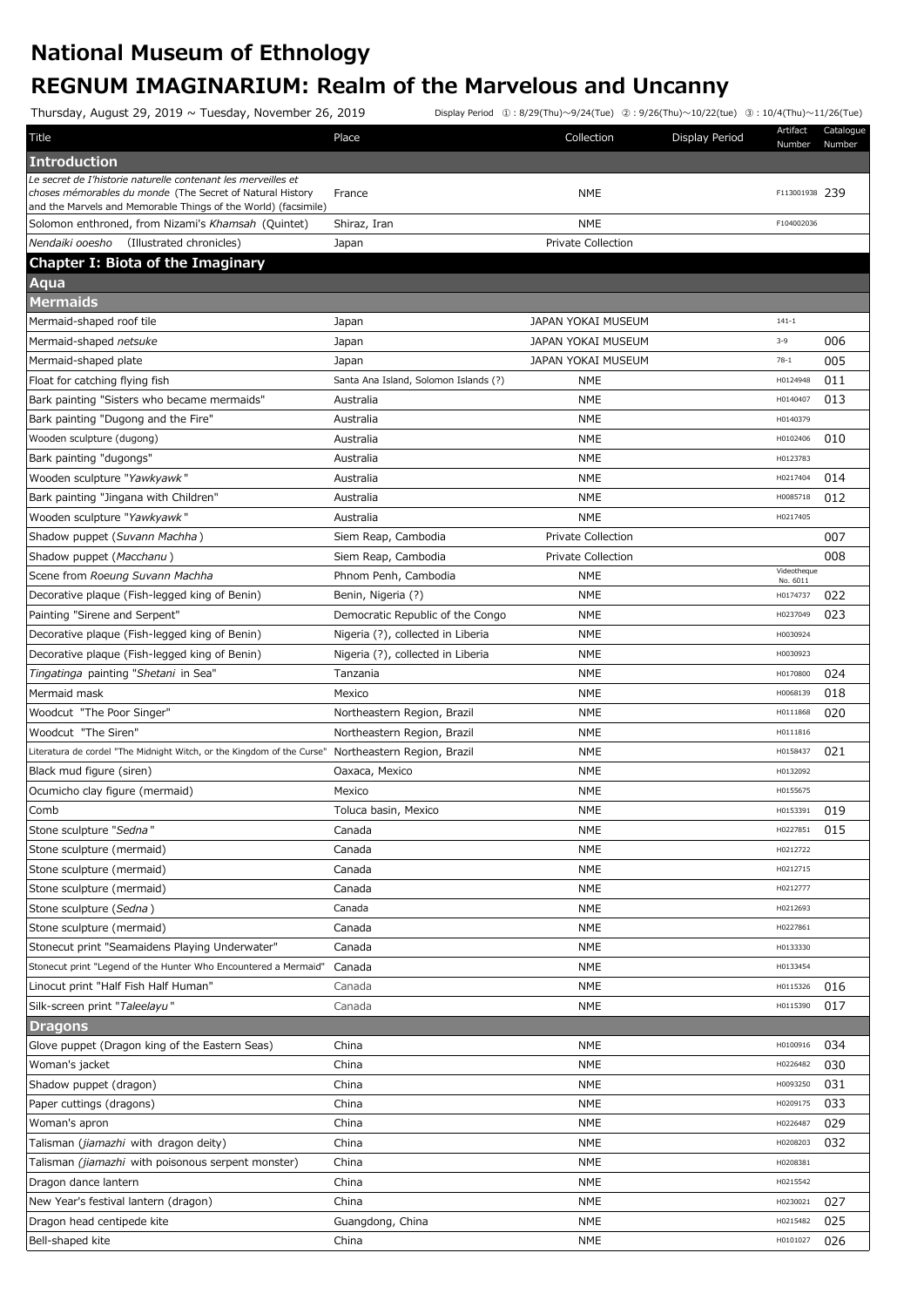| Title                                                                   | Place                                   | Collection                | Display Period | Artifact<br>Number                              | Catalogue<br>Number |
|-------------------------------------------------------------------------|-----------------------------------------|---------------------------|----------------|-------------------------------------------------|---------------------|
| Golden dragon for dragon dance                                          | China                                   | <b>NME</b>                |                | H0229952,<br>H0229955                           | 028                 |
| Dragon head centipede kite                                              | China                                   | <b>NME</b>                |                | H0230063                                        |                     |
| Dragon kite                                                             | Sagamihara, Kanagawa, Japan             | <b>NME</b>                |                | H0216901                                        |                     |
| Dragon kite                                                             | Kitakyushu, Fukuoka, Japan              | <b>NME</b>                |                | H0216893                                        | 036                 |
| Clay bells                                                              | Yokote, Akita and other areas, Japan    | NME                       |                | H0141802 etc.                                   |                     |
| Wooden votive tablets (ema)                                             | Toyohashi, Aichi and other areas, Japan | <b>NME</b>                |                | H0014599 etc.                                   |                     |
| Dragon figure                                                           | Matsumoto, Nagano, Japan                | <b>NME</b>                |                | H0014432                                        |                     |
| Dragon figure                                                           | Nara, Japan                             | <b>NME</b>                |                | H0014433                                        |                     |
| Clay doll                                                               | Toyohashi, Aichi, Japan                 | <b>NME</b>                |                | H0014435                                        |                     |
| Toy (dragon head ship)                                                  | Nagasaki, Japan (?)                     | <b>NME</b>                |                | H0011956                                        | 040                 |
| Clay doll                                                               | Kyoto, Japan                            | <b>NME</b>                |                | H0014429                                        |                     |
| Mask of Yongno monster                                                  | Busan, Korea                            | <b>NME</b>                |                | EEM                                             | 038                 |
| Good luck charm (yakaji)                                                | Naha, Okinawa, Japan                    | <b>NME</b>                |                | No.122042<br>H0037163                           | 035                 |
| Shamanic painting (God of dragon palace)                                | Korea                                   | <b>NME</b>                |                | H0035228                                        | 037                 |
| Kite ( <i>Wau</i> k uching)                                             | Malaysia                                | NME                       |                | H0000182                                        | 041                 |
| Sculpture of anchor hoop spirit (Saoh)                                  | Malaysia                                | NME                       |                | H0150290                                        |                     |
| Sculpture of python spirit                                              | Malaysia                                | NME                       |                | H0150480                                        |                     |
|                                                                         |                                         |                           |                | H0000164                                        | 044                 |
| Sculpture of dragon spirit (Naga)                                       | Malaysia                                | <b>NME</b>                |                |                                                 |                     |
| Shadow puppet for wayan kulit (Naga)                                    | Malaysia                                | <b>NME</b>                |                | H0005164                                        |                     |
| Puppet for Yokthe pwe marionette theater (dragon)                       | Myanmar                                 | <b>NME</b>                |                | H0229310                                        | 045                 |
| Water puppet (dragon)                                                   | Vietnam                                 | <b>NME</b>                |                | H0201555                                        |                     |
| Water puppet (dragon)                                                   | Vietnam                                 | NME                       |                | H0201556                                        |                     |
| Women's tube skirts                                                     | Vietnam                                 | NME                       |                | H0221595,<br>H0221597,<br>H0221599,<br>H0221600 | 046                 |
| Decoration (dragon)                                                     | Bhutan (?)                              | <b>NME</b>                |                | H0190130                                        | 042                 |
| Mask of Druk (Thunder dragon)                                           | <b>Bhutan</b>                           | <b>NME</b>                |                | H0180107                                        | 043                 |
| Fante Asafo Flag                                                        | Ghana                                   | <b>NME</b>                |                | H0197389                                        | 047                 |
| Shadow puppet for Karagöz (jinn on a dragon)                            | Western region, Turkey                  | <b>NME</b>                |                | H0001865                                        | 048                 |
| Icon of Saint George                                                    | Brasov, Romania                         | <b>NME</b>                |                | H0211576                                        | 051                 |
| Tile painting (Saint George)                                            | Cataluña, Spain                         | NME                       |                | H0150200                                        | 050                 |
| Wood carving (dragon)                                                   | Oaxaca, Mexico                          | <b>NME</b>                |                | H0268519                                        | 052                 |
|                                                                         |                                         |                           |                | H0111722                                        | 053                 |
| Woodcut "The Boa and the dragons"                                       | Northeastern region, Brazil             | NME                       |                | H0068130,                                       |                     |
| Caimán mask and girdle                                                  | Mexico                                  | <b>NME</b>                |                | H0068131<br>H0109769,                           | 055                 |
| Diablo mask and costume                                                 | Bolivia                                 | <b>NME</b>                |                | H0004526,<br>H0004527,<br>H0004528              | 054                 |
| <b>Water Creatures</b>                                                  |                                         |                           |                |                                                 |                     |
| Shadow puppets (sea creatures)                                          | China                                   | <b>NME</b>                |                | H0093251<br>$~\sim$ H0093257                    | 056                 |
| Silk-screen print "Octopus"                                             | Canada                                  | <b>NME</b>                |                | H0115288                                        | 065                 |
| Figure of monster fish swallowing dog                                   | Rajasthan, India                        | NME                       |                | H0116420                                        |                     |
| Silk-screen print "Bukwis, Cockles, Octopus and Sculpin"                | Canada                                  | <b>NME</b>                |                | H0115239                                        |                     |
| Shadow puppet for Karagöz (turtle man)                                  | Western region, Turkey                  | NME                       |                | H0001888                                        |                     |
| Mask of catfish spirit (Moyang mayong)                                  | Malaysia                                | NME                       |                | H0000149                                        | 064                 |
| Sculpture of horseshoe crab spirit (Moyang belangkas)                   | Malaysia                                | NME                       |                | H0150293                                        | 063                 |
| Sculpture of spirit of the hearth (Moyang dapor)                        | Malaysia                                | <b>NME</b>                |                | H0000163                                        |                     |
| Sculpture of horseshoe crab spirit (Moyang belangkas)                   | Malaysia                                | NME                       |                | H0000160                                        |                     |
| Noh mask (Shojo)                                                        | Japan                                   | <b>Private Collection</b> |                |                                                 | 061                 |
| Xing xing, from the Shan hai jing (Classic of Mountains and Seas)       | Nagoya, Aichi, Japan                    | NME                       |                | F115001867                                      | 062                 |
| Talisman (jiamazhi with water deity)                                    | China                                   | <b>NME</b>                |                | H0208615                                        | 058                 |
| Kite (kappa)                                                            | Kitakyushu, Fukuoka, Japan              | <b>NME</b>                |                | H0216918                                        | 060                 |
| Mask (kappa)                                                            | Kyoto, Japan                            | <b>NME</b>                |                | H0246859                                        |                     |
| Mask (kappa)                                                            |                                         | <b>NME</b>                |                | H0122449                                        |                     |
| Wooden votive tablet (kappa pulling horse)                              | Yamagata, Japan<br>Nakatsu, Oita, Japan | <b>NME</b>                |                | H0156919                                        | 059                 |
|                                                                         |                                         | <b>NME</b>                |                | H0015887                                        |                     |
| Water spirits in shape of kappa                                         | Nishitsugaru District, Aomori, Japan    |                           |                |                                                 | 057                 |
| Clay bell (kappa)                                                       | Fukuoka, Japan                          | <b>NME</b>                |                | H0142684                                        |                     |
| Figure ( <i>kappa</i> )                                                 | Japan                                   | <b>NME</b>                |                | H0157926                                        |                     |
| Clay bell (Gataro)                                                      | Sasebo, Nagasaki, Japan                 | <b>NME</b>                |                | H0142768                                        |                     |
| Kawataro from Terashima Ryoan's, Illustrated Sino-Japanese Encyclopedia | Japan                                   | NME                       |                | F108003872                                      |                     |
| Aer                                                                     |                                         |                           |                |                                                 |                     |
| <b>Celestial and Atmospheric Bodies</b>                                 |                                         |                           |                |                                                 |                     |
| Talisman (jiamazhi with celestial dog deity)                            | China                                   | <b>NME</b>                |                | H0208371                                        | 086                 |
| New Year's festival lantern (tiangou)                                   | China                                   | NME                       |                | H0215590                                        | 087                 |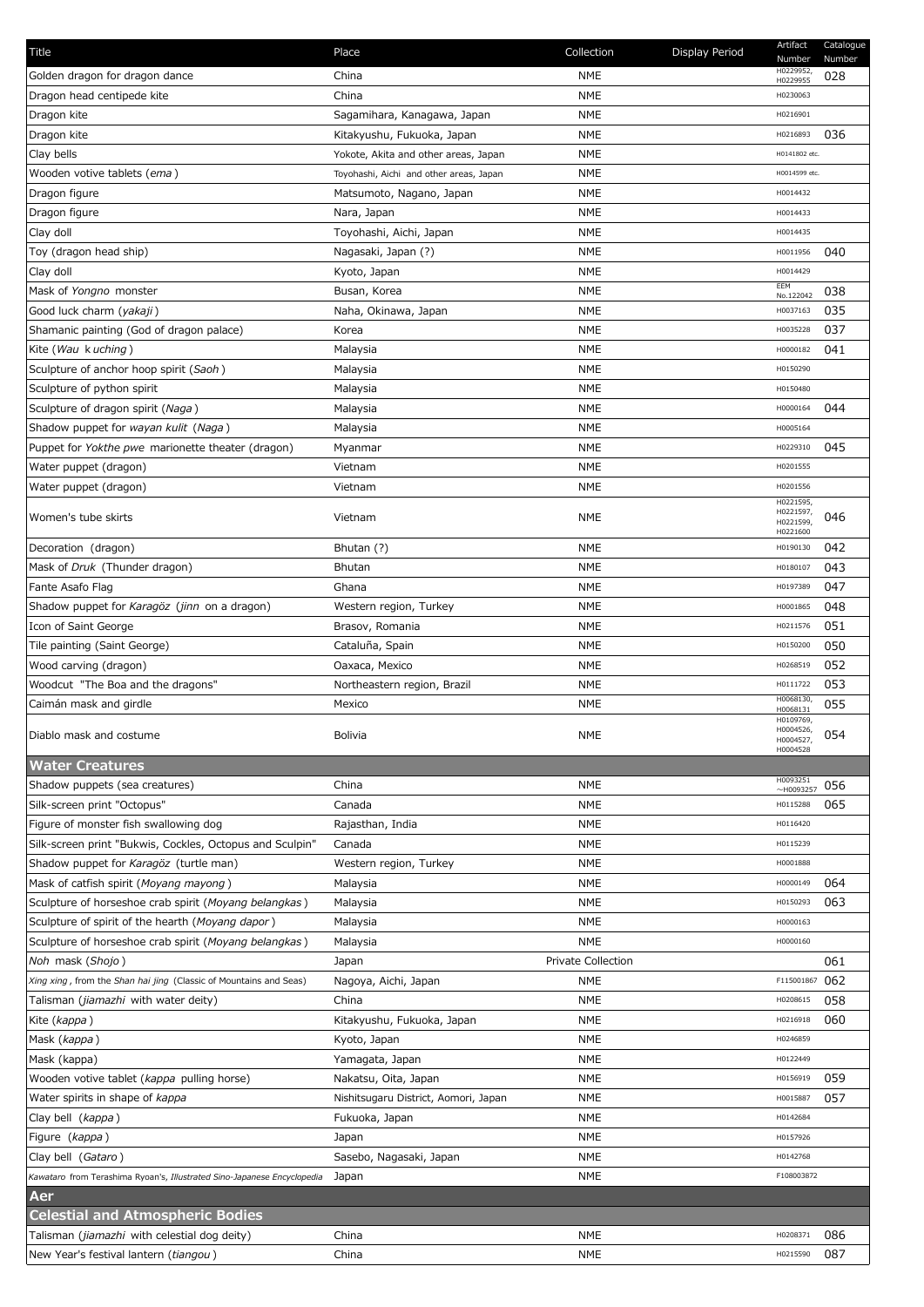| Title                                                                      | Place                                   | Collection                | Display Period | Artifact<br>Number | Catalogue<br>Number |
|----------------------------------------------------------------------------|-----------------------------------------|---------------------------|----------------|--------------------|---------------------|
| Mask for Oni festival (crow tengu)                                         | Toyohashi, Aichi, Japan                 | <b>NME</b>                |                | H0014606           |                     |
| Mask (Blue tengu)                                                          | Fukushima, Japan                        | <b>NME</b>                |                | K0006391           |                     |
| Mask for Oni festival (tengu)                                              | Toyohashi, Aichi, Japan                 | <b>NME</b>                |                | H0014605           |                     |
| Mask (Red tengu)                                                           | Fukushima, Japan                        | <b>NME</b>                |                | K0006393           |                     |
| Mask (tengu)                                                               | Kitashitara District, Aichi, Japan      | <b>NME</b>                |                | H0015302           |                     |
| Mask for Otsugunaikagura performance (Morokoshi tengu)                     | Hanamaki, Iwate, Japan                  | <b>NME</b>                |                | H0035269           | 089                 |
| One-toothed geta                                                           | Kumamoto, Japan                         | <b>NME</b>                |                | K0005027           |                     |
| Wooden votive tablet (tengu)                                               | Japan                                   | <b>NME</b>                |                | H0157465           | 088                 |
| Illusration of tengu in Nimazenoki                                         | Japan                                   | <b>NME</b>                |                | F115004181         |                     |
| Wooden votive tablet (tengu)                                               | Kanuma, Tochigi, Japan                  | <b>NME</b>                |                | H0157218           | 088                 |
| Wooden votive tablet (tengu masks)                                         | Minami-Saitama District, Saitama, Japan | <b>NME</b>                |                | H0015280           | 088                 |
| Clay bell (crow tengu)                                                     | Saihaku District, Tottori, Japan        | <b>NME</b>                |                | H0142556           | 088                 |
| Noh mask (Obeshimi)                                                        | Japan                                   | <b>Private Collection</b> |                |                    | 090                 |
| Papier-mâché mask (tengu)                                                  | Gunma, Japan                            | <b>NME</b>                |                | H0122502           |                     |
| Silk-screen print "Halley's Comet"                                         | Canada                                  | <b>NME</b>                |                | H0144721           | 085                 |
| Bark painting "Lightening Spirit"                                          | Australia                               | <b>NME</b>                |                | H0140416           | 091                 |
| Shadow puppet (Lord of thunder, Leigong)                                   | China                                   | <b>NME</b>                |                | H0093316           | 092                 |
| Silk-screen print "Thunderbird & Lightning Snake"                          | Canada                                  | <b>NME</b>                |                | H0115116           | 093                 |
| Button blanket (thunderbird)                                               | Canada                                  | <b>NME</b>                |                | H0219550           | 094                 |
| <b>Fantastic Birds and Avian Humanoids</b>                                 |                                         |                           |                |                    |                     |
| Talisman (jiamazhi with bird-headed spirits of the dead)                   | China                                   | <b>NME</b>                |                | H0208759           | 076                 |
| Talisman (jiamazhi with flying snake deities)                              | China                                   | <b>NME</b>                |                | H0208831           |                     |
|                                                                            | Peru                                    | <b>NME</b>                |                | H0210190           | 082                 |
| Long-necked archangel                                                      | Peru                                    | <b>NME</b>                |                | H0210191           | 082                 |
| Long-necked archangel                                                      |                                         | <b>NME</b>                |                | H0009509           |                     |
| Bas-relief of Quetzalcoatl (feathered-serpent deity, replica) Tula, Mexico |                                         |                           |                |                    | 081                 |
| Katsina doll (great horned owl, mongwu)                                    | <b>USA</b>                              | <b>NME</b>                |                | H0085691           |                     |
| Shadow puppet for Karagöz (jinn)                                           | Western region, Turkey                  | <b>NME</b>                |                | H0001864           | 078                 |
| Glass painting "Bamba and the Angels"                                      | Senegal                                 | <b>NME</b>                |                | H0222568           | 084                 |
| Eastern Isle from Hariri's Magamat (facsimile)                             | Iraq                                    | <b>NME</b>                |                | F118000915         | 079                 |
| Stone sculpture (bird woman)                                               | Liberia                                 | <b>NME</b>                |                | H0031134           | 083                 |
| Stone sculpture "Spirit with Wings"                                        | Canada                                  | <b>NME</b>                |                | H0227895           | 080                 |
| Sculpture of eagle spirit                                                  | Malaysia                                | <b>NME</b>                |                | H0150478           | 075                 |
| Costume for wayan orang dance drama (Jatayu)                               | Indonesia                               | <b>NME</b>                |                | H0004154           | 068                 |
| Shadow puppet for wayang kulit (Garuda)                                    | Indonesia                               | <b>NME</b>                |                | H0007053           |                     |
| Shadow puppet for wayang kulit (Jatayu)                                    | Indonesia                               | NME                       |                | H0004141           | 071                 |
| Shadow puppet for wayang kulit (Garuda)                                    | Indonesia                               | <b>NME</b>                |                | H0007052           | 070                 |
| Figure (Garuda)                                                            | India                                   | <b>NME</b>                |                | H0100022<br>EEM    | 077                 |
| Sculpture of winged lion (Singa) or protective spirit Saé                  | Bali, Indonesia                         | <b>NME</b>                |                | No.331005          | 069                 |
| Water puppet (phoenix)                                                     | Vietnam                                 | <b>NME</b>                |                | H0201588           |                     |
| Water puppet (phoenix)                                                     | Ha Nam Ninh, Vietnam                    | NME                       |                | H0151620           | 073                 |
| Water puppet (phoenix)                                                     | Vietnam                                 | <b>NME</b>                |                | H0201587           | 072                 |
| Water puppet (phoenix)                                                     | Thai Binh, Vietnam                      | <b>NME</b>                |                | H0151601           | 074                 |
| Mask (Gurulu)                                                              | Sri Lanka                               | <b>NME</b>                |                | H0085980           |                     |
| Gong used in gagaku (ninaishoko)                                           | Japan                                   | <b>NME</b>                |                | H0009584           |                     |
| Kite (fenghuang)                                                           | Guangxi, China                          | <b>NME</b>                |                | H0215398           |                     |
| Kite (fenghuang)                                                           | Guangxi, China                          | <b>NME</b>                |                | H0215407           | 066                 |
| Kite (dinosaur)                                                            | China                                   | <b>NME</b>                |                | H0216853           | 067                 |
| <b>Winged Quadrupeds</b>                                                   |                                         |                           |                |                    |                     |
| Wooden votive tablet (celestial horse)                                     | Japan                                   | <b>NME</b>                |                | H0157476           | 095                 |
| Glass painting "Buraq"                                                     | Senegal                                 | <b>NME</b>                |                | H0222896           |                     |
| Glass painting "Buraq"                                                     | Around Dakar, Senegal                   | <b>NME</b>                |                | H0222913           | 097                 |
| Sutra container                                                            | Dempasar, Indonesia                     | <b>NME</b>                |                | H0029584           | 096                 |
| <b>Terra</b>                                                               |                                         |                           |                |                    |                     |
| <b>Horned Beings</b>                                                       |                                         |                           |                |                    |                     |
| Devil mask                                                                 | Guerrero, Mexico                        | <b>NME</b>                |                | H0144463           | 103                 |
| Mask of the Limping Devil (Diablo cojuelo)                                 | Dominican Republic                      | <b>NME</b>                |                | H0153014           | 104                 |
| Power figure (nkisi)                                                       | Democratic Republic of the Congo        | <b>NME</b>                |                | H0007515           | 105                 |
| Vejigante mask and costume                                                 | Puerto Rico                             | <b>NME</b>                |                | H0153811           | 106                 |
| Rangda costume                                                             | Bali, Indonesia                         | <b>NME</b>                |                | H0004217           | 102                 |
| <b>Giants</b>                                                              |                                         |                           |                |                    |                     |
| Yagorodon's sword                                                          | Japan                                   | <b>NME</b>                |                | K0006348           |                     |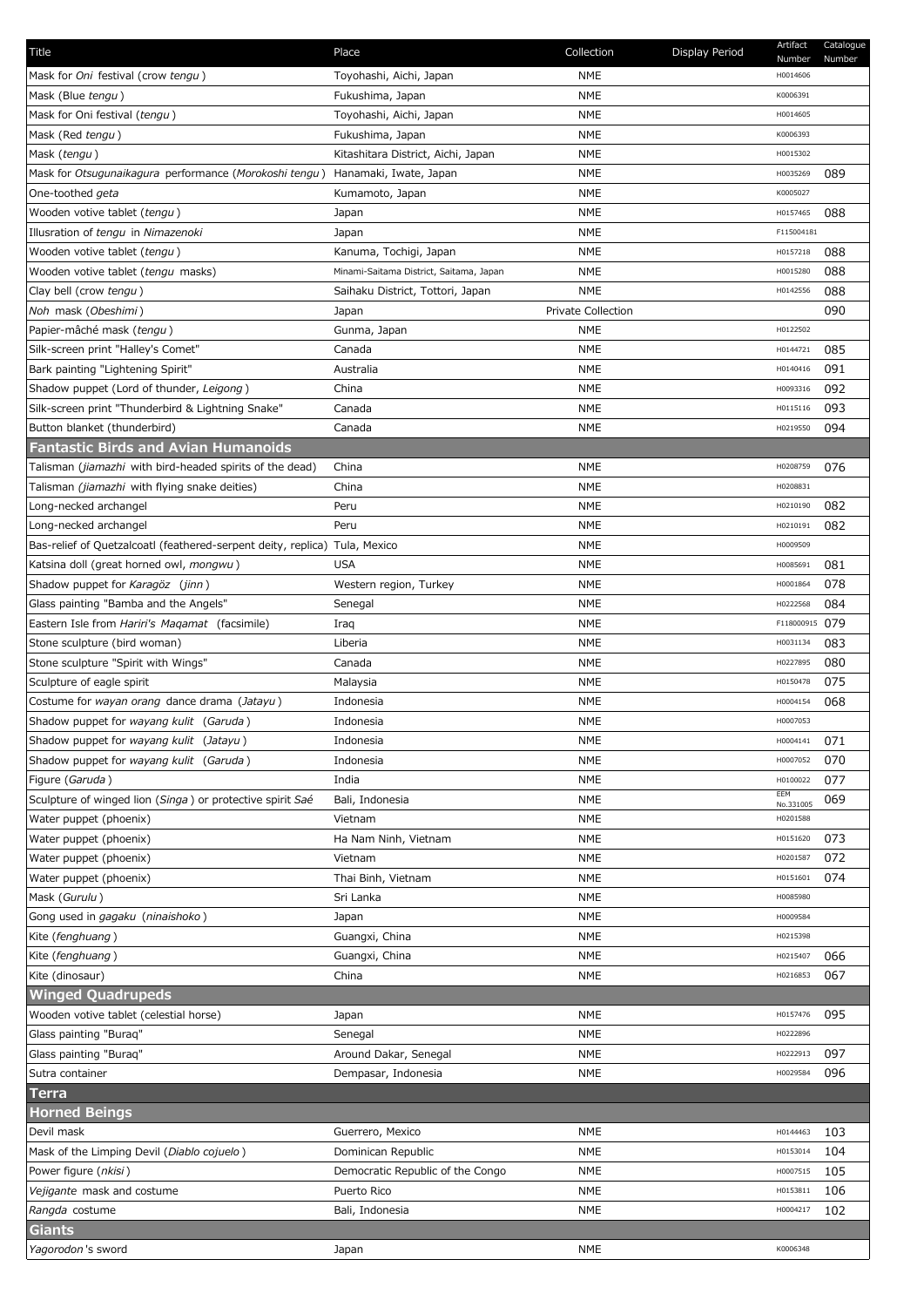| Title                                                                     | Place                                | Collection                                      | Display Period | Artifact<br>Number | Catalogue<br>Number |
|---------------------------------------------------------------------------|--------------------------------------|-------------------------------------------------|----------------|--------------------|---------------------|
| Yagorodon 's sandals                                                      | Japan                                | <b>NME</b>                                      |                | K0006352           |                     |
| Yagoroudon float (photograph)                                             | Soo, Kagoshima, Japan                | <b>NME</b>                                      |                | H0009521           | 101                 |
| Bark painting "Dreamtime giant, Lumah Lumah"                              | Australia                            | NME                                             |                | H0140401           | 100                 |
| Wild woman mask (Dzunukwa)                                                | Canada                               | <b>NME</b>                                      |                | H0219476           | 098                 |
| Silk-screen print "Legend of Tsonogua"                                    | Canada                               | <b>NME</b>                                      |                | H0115267           | 099                 |
|                                                                           |                                      | <b>NME</b>                                      |                |                    |                     |
| Stone cut print "Legend of the Giant"                                     | Canada                               |                                                 |                | H0133485           |                     |
| Woodcut "The Giant"                                                       | Northeastern region, Brazil          | NME                                             |                | H0112223           |                     |
| <b>Shapeshifters</b>                                                      |                                      |                                                 |                |                    |                     |
| Papier-mâché doll of giant float                                          | Yokkaichi, Mie, Japan                | NME                                             |                | H0065363           |                     |
| Papier-mâché doll of giant float                                          | Yokkaichi, Mie, Japan                | <b>NME</b>                                      |                | H0065362           | 107                 |
| Toy doll of tongue sticking giant                                         | Yokkaichi, Mie, Japan                | <b>NME</b>                                      |                | H0014227           | 109                 |
| Clay bell (giant, onyudo)                                                 | Yokkaichi, Mie, Japan                | <b>NME</b>                                      |                | H0142118           | 108                 |
| Gourd doll (badger, tanuki)                                               | Japan (?)                            | <b>NME</b>                                      |                | H0096316           | 110                 |
| Wood figure (badger, tanuki)                                              | Kisarazu, Chiba, Japan               | NME                                             |                | H0157931           | 111                 |
| Tea kettle                                                                | Japan                                | <b>NME</b>                                      |                | H0032947           |                     |
| Kyogen mask (fox deity, kitsune)                                          | Higashiosaka, Osaka, Japan           | <b>NME</b>                                      |                | H0088247           | 113                 |
| Mask for Oomoto kagura performance (fox deity, kitsune)                   | Ochi District, Shimane, Japan        | <b>NME</b>                                      |                | H0036189           |                     |
| Double-faced head of Awaji puppet(Ryomen, fox / Tamamonomae) Japan        |                                      | Hyogo Prefectural Museum of History             |                |                    |                     |
| Woodblock print "Nine Tailed Fox Defeated at Nasunohara" Japan            |                                      | Hyogo Prefectural Museum of History 8/29~9/24   |                |                    |                     |
| Woodblock print "Miuranosuke and Kazusanosuke defeat the Nine Tailed Fox" | Japan                                | Hyogo Prefectural Museum of History 9/26~10/22  |                |                    |                     |
| Woodblock print "Sato Masakiyo Defeating the Monster"                     | Japan                                | Hyogo Prefectural Museum of History 10/24~11/26 |                |                    |                     |
| Awaji puppet of nine tailed fox (kyubi no kitsune)                        | Japan                                | Hyogo Prefectural Museum of History             |                |                    |                     |
| Papier-mâché fox (Shoro shoro kitsune)                                    | Tottori, Japan                       | NME                                             |                | H0122612           | 112                 |
| Figure of Narasimha                                                       | Karnataka, India                     | NME                                             |                | H0133567           | 116                 |
| Silk-screen print "Man To Wolf"                                           | Canada                               | <b>NME</b>                                      |                | H0115168           |                     |
| Echo mask                                                                 | Canada                               | NME                                             |                | H0009847           | 117                 |
| Stone sculpture (half man half beast)                                     | Canada                               | <b>NME</b>                                      |                | H0212721           |                     |
| Tupilak                                                                   | Greenland (Denmark)                  | NME                                             |                | H0025359           | 118                 |
| Woodcut "The Werewolf and the Bandit"                                     | Northeastern region, Brazil          | NME                                             |                | H0111707           | 115                 |
| Silk-screen print "Killer-Whale Transforming into a Wolf"                 | Canada                               | <b>NME</b>                                      |                | H0144649           |                     |
| Papier-mâché (Alebrije)                                                   | Mexico City, Mexico                  | NME                                             |                | H0131687           | 133                 |
| Wood sculpture (Nahual)                                                   | Oaxaca, Mexico                       | NME                                             |                | H0268518           | 132                 |
| Ocumicho clay devil figure                                                | Michoacán, Mexico                    | <b>NME</b>                                      |                | H0155701           | 131                 |
|                                                                           | Côte d'Ivoire                        | NME                                             |                | H0000993           |                     |
| Mask ( <i>Goligonan</i> )                                                 |                                      |                                                 |                |                    |                     |
| Mask (Kifwebe, male)                                                      | Democratic Republic of the Congo (?) | NME                                             |                | H0001665           | 129                 |
| Mask ( <i>Kifwebe,</i> female)                                            | Democratic Republic of the Congo     | NME                                             |                | K0006696           | 130                 |
| Brass figure (panther)                                                    | Mali                                 | <b>NME</b>                                      |                | H0031158           |                     |
| Tingatinga painting "The Crocodile and the Shetani"                       | Tanzania                             | NME                                             |                | H0170739           |                     |
| <b>Sacred and Monstrous Beasts</b>                                        |                                      |                                                 |                |                    |                     |
| Print of hakutaku                                                         | Japan                                | <b>Private Collection</b>                       |                |                    |                     |
| Flyer for "hakutaku" show                                                 | Japan                                | <b>NME</b>                                      |                | H0230366           |                     |
| Hakutaku from Ehon Arashiyama                                             | Japan                                | NME                                             |                | F117000210         |                     |
| Print of hakutaku                                                         | Japan                                | NME                                             |                | H0277680           | 120                 |
| Print of hakutaku                                                         | Japan                                | Private Collection                              |                |                    |                     |
| Water puppet (one horned gilin?)                                          | Vietnam                              | NME                                             |                | H0151621           |                     |
| Lion dance mask                                                           | Hong Kong, China                     | <b>NME</b>                                      |                | H0090120           | 119                 |
| Flag holder in Singabarong form                                           | West Java, Indonesia                 | <b>NME</b>                                      |                | H0207474           | 123                 |
| Wall hanging ( <i>gilin</i> )                                             | Yunnan, China                        | NME                                             |                | H0105872           | 121                 |
| Batik cloth with Singabarong motif                                        | Indonesia                            | NME                                             |                | H0185604           | 124                 |
| Mask (tiger)                                                              | Malaysia                             | NME                                             |                | H0150297           | 126                 |
| Sculpture of tiger spirit                                                 | Malaysia                             | <b>NME</b>                                      |                | H0150479           |                     |
| Sculpture of squirrel spirit (Tupai-belalang)                             | Malaysia                             | <b>NME</b>                                      |                | H0150289           | 125                 |
| Shadow puppet for Sbek Thomm (God on elephant-head creature) Cambodia     |                                      | NME                                             |                | H0254632           | 127                 |
| Mask (Purksi)                                                             | Nepal                                | <b>NME</b>                                      |                | H0089885           | 128                 |
| Woodblock print "Monster called Kotobuki"                                 | Japan                                | NME                                             |                |                    | 122                 |
| <b>Crawlies</b>                                                           |                                      |                                                 |                |                    |                     |
| Mask of serpent spirit (Moyang sawa)                                      | Malaysia                             | NME                                             |                | H0000150           | 151                 |
| Dance mask (Dul)                                                          |                                      |                                                 |                |                    |                     |
|                                                                           | Bhutan                               | NME                                             |                | H0180110           | 152                 |
| Thread waxer (Deinagkistrodon)                                            | Taiwan                               | NME                                             |                | H0009431           | 154                 |
| Kolam dance mask (Naga raksa)                                             | Sri Lanka                            | <b>NME</b>                                      |                | H0085979           | 150                 |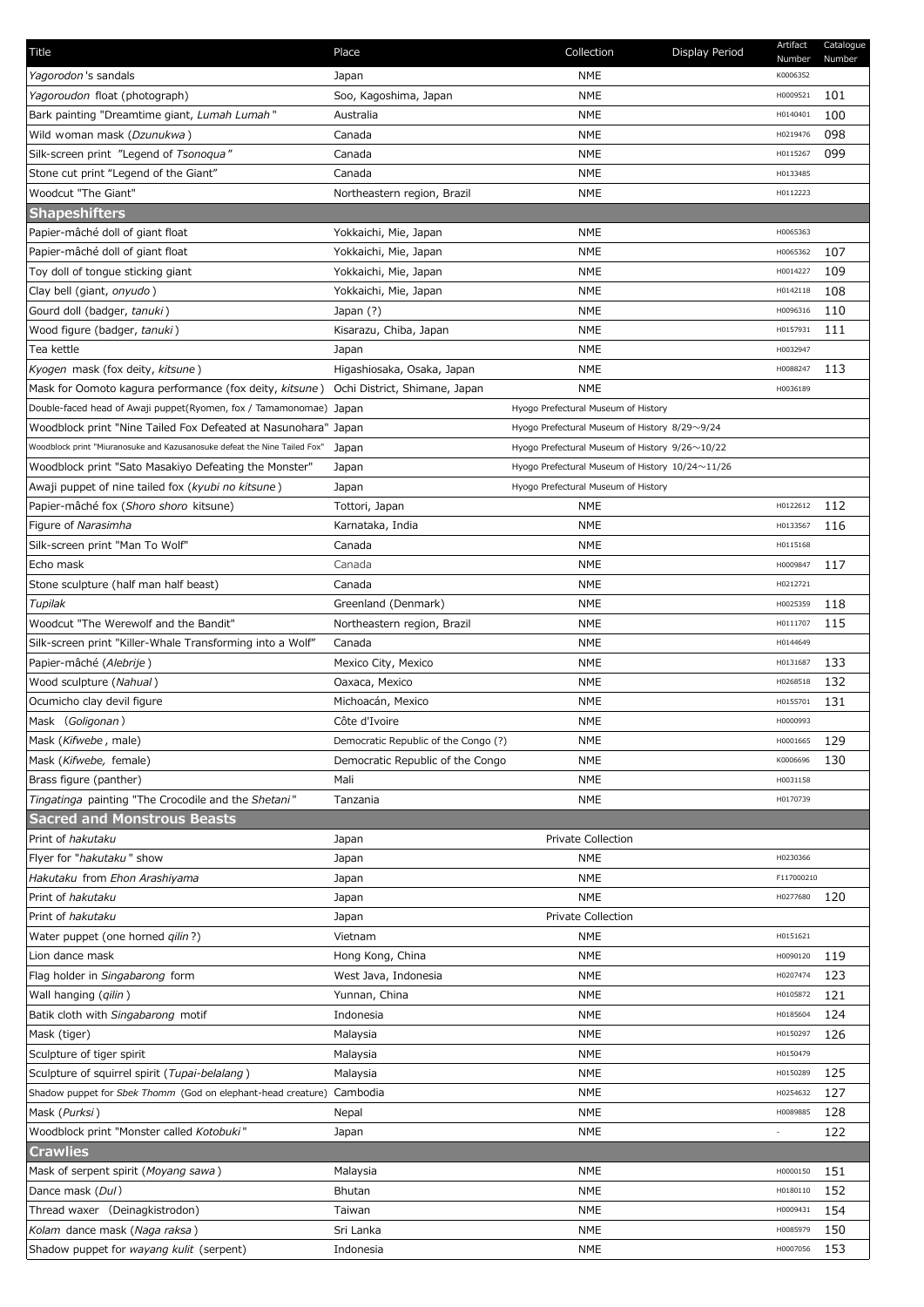| Title                                                                                                                                                                           | Place                                   | Collection                                               | Display Period | Artifact<br>Number   | Catalogue<br>Number |
|---------------------------------------------------------------------------------------------------------------------------------------------------------------------------------|-----------------------------------------|----------------------------------------------------------|----------------|----------------------|---------------------|
| Kolam dance mask (Naga kanya)                                                                                                                                                   | Sri Lanka                               | <b>NME</b>                                               |                | H0085986             | 149                 |
| Kolam dance mask (Naga raksa)                                                                                                                                                   | Sri Lanka                               | <b>NME</b>                                               |                | H0177856             |                     |
| Noh mask (Shinja)                                                                                                                                                               | Japan                                   | <b>Private Collection</b>                                |                |                      | 148                 |
| Mask for Mibu kyogen (spider)                                                                                                                                                   | Kyoto, Japan                            | <b>NME</b>                                               |                | H0014260             | 138                 |
| Mask (grasshopper)                                                                                                                                                              | Mexico                                  | <b>NME</b>                                               |                | H0068136             | 136                 |
| Mask (crab)                                                                                                                                                                     | Mexico                                  | <b>NME</b>                                               |                | H0068140             | 144                 |
| Mask (tarantula)                                                                                                                                                                | Mexico                                  | <b>NME</b>                                               |                | H0068141             | 134                 |
| Mask (scorpion)                                                                                                                                                                 | Mexico                                  | <b>NME</b>                                               |                | H0068132             | 135                 |
| Devil mask                                                                                                                                                                      | Mexico                                  | <b>NME</b>                                               |                | H0068146             | 147                 |
| Devil mask                                                                                                                                                                      | Mexico                                  | <b>NME</b>                                               |                | H0068149             | 146                 |
| Devil Mask                                                                                                                                                                      | Mexico                                  | <b>NME</b>                                               |                | H0068147             |                     |
| Devil mask                                                                                                                                                                      | Mexico                                  | <b>NME</b>                                               |                | H0068148             | 145                 |
| Carnival mask (serpent)                                                                                                                                                         | Mexico                                  | <b>NME</b>                                               |                | H0131789             |                     |
| Devil mask                                                                                                                                                                      | Mexico                                  | <b>NME</b>                                               |                | H0068150             |                     |
| Woodcut "The Girl who Turned into a Cobra"                                                                                                                                      | Northeastern region, Brazil             | <b>NME</b>                                               |                | H0112053             | 140                 |
| Woodcut "Homem-cobra"                                                                                                                                                           | Northeastern region, Brazil             | <b>NME</b>                                               |                | H0112585             |                     |
| Tingatinga painting "Snake Shetani"                                                                                                                                             | Tanzania                                | <b>NME</b>                                               |                | H0170790             | 141                 |
| Mask ( <i>Kanaga</i> )                                                                                                                                                          | Mali                                    | <b>NME</b>                                               |                | H0088179             | 139                 |
| Bark painting "Ouoboros"                                                                                                                                                        | Australia                               | <b>NME</b>                                               |                | H0201816             | 155                 |
| Bark painting "Rainbow Serpent and Lizards"                                                                                                                                     | Australia                               | <b>NME</b>                                               |                | H0081328             |                     |
| <b>Humanoid Plants</b>                                                                                                                                                          |                                         |                                                          |                |                      |                     |
| Katsina doll (prickly pear cactus, yunya)                                                                                                                                       | <b>USA</b>                              | <b>NME</b>                                               |                | H0083299             | 160                 |
| Katsina doll (corn, ka-e)                                                                                                                                                       | <b>USA</b>                              | <b>NME</b>                                               |                | H0115043             | 160                 |
| Katsina doll (devil's claw, tumoala)                                                                                                                                            | <b>USA</b>                              | <b>NME</b>                                               |                | H0085653             | 160                 |
| Katsina doll (cocklebur, pashok' china)                                                                                                                                         | <b>USA</b>                              | <b>NME</b>                                               |                | H0115038             | 160                 |
|                                                                                                                                                                                 | <b>USA</b>                              | <b>NME</b>                                               |                | H0085666             | 160                 |
| Katsina doll (squash, patun)<br>Katsina doll (cactus, ushe)                                                                                                                     | <b>USA</b>                              | <b>NME</b>                                               |                | H0115042             | 160                 |
|                                                                                                                                                                                 |                                         |                                                          |                | H0115176             | 159                 |
| Silk-screen print "Yellow Cedar Man"<br>Woodcut "Tree with heads"                                                                                                               | Canada                                  | <b>NME</b>                                               |                |                      |                     |
|                                                                                                                                                                                 | Northeastern region, Brazil<br>Tanzania | <b>NME</b>                                               |                | H0111419<br>H0170786 | 156                 |
| Tingatinga painting "Shetani in Tree"<br>Land of Daishi from Terajima Ryoan's Wakan sansai zue (Illustrated                                                                     |                                         | <b>NME</b><br><b>NME</b>                                 |                | F108003860           | 157<br>158          |
| Sino-Japanese Encyclopedia)<br>Mandragore in Tacuinum sanitatis (panel)                                                                                                         | Japan                                   | <b>NME</b>                                               |                |                      | 272                 |
|                                                                                                                                                                                 | Rhineland, Germany                      |                                                          |                | F116002433           |                     |
| Mannequin<br><b>Behind the Cabinet of Wonders</b>                                                                                                                               | Japan                                   | <b>NME</b>                                               |                |                      |                     |
|                                                                                                                                                                                 |                                         |                                                          |                |                      |                     |
| Wunderkammer<br>Benedetto Ceruti and Andrea Chiocco's Museo Francesco Calzolari                                                                                                 |                                         |                                                          |                |                      |                     |
| (Museum of Francesco Calzolari) (panel)                                                                                                                                         | Verona, Italy                           |                                                          |                |                      |                     |
| Museum of Ferrante Imperato from Ferrante Imperato's Historia naturale (panel) Venice, Italy                                                                                    |                                         | $\overline{a}$                                           |                |                      |                     |
| Lorenzo Legati's Museo Cospiano (Cospi's Museum)                                                                                                                                | Bologna, Italy                          |                                                          |                |                      |                     |
| Manfred Settala's Museo o Galeria (Museum and Gallery) (panel) Milan, Italy                                                                                                     |                                         | $\overline{a}$                                           |                |                      |                     |
| Levinus Vincent's Wondertooneel der Nature (Wonder Theater of Nature) (panel) Amsterdam, Netherlands<br>Athanasius Kircher, Giorgio de Sepibus, Romani Collegii Societatis Jesu |                                         |                                                          |                |                      |                     |
| Musaeum Celeberrimum (Celebrated Museum of the Roman College of Amsterdam, Netherlands                                                                                          |                                         |                                                          |                |                      |                     |
| the Society of Jesus) (panel)<br>Ole Worm's cabinet of curiosities from Museum wormianum                                                                                        | Amsterdam, Netherlands                  | <b>NME</b>                                               |                | F111005998 162       |                     |
| Woodblock print "Collection of Curiosities at the Shoheizaka Hall Exposition"                                                                                                   | Japan                                   | <b>NME</b>                                               |                | H0253748             | 163                 |
| <b>Cryptids of the Wunderkammer</b>                                                                                                                                             |                                         |                                                          |                |                      |                     |
| Long-necked monster (rokurokubi)                                                                                                                                                | Japan                                   | Museum Volkenkunde, Leiden                               |                |                      | 170                 |
|                                                                                                                                                                                 | Netherlands                             | National Museum Van                                      |                |                      | 161                 |
| X-ray photos of monsters                                                                                                                                                        |                                         | Wereldculturen                                           |                |                      | 173                 |
| Frog monster (shiroku no gama)                                                                                                                                                  | Japan                                   | Museum Volkenkunde, Leiden                               |                |                      | 171                 |
| Monster (kappa?)<br>Painting of mermaid                                                                                                                                         | Japan                                   | Museum Volkenkunde, Leiden<br>Museum Volkenkunde, Leiden |                |                      | 167                 |
|                                                                                                                                                                                 | Japan                                   |                                                          |                |                      | 168                 |
| Painting of mermaid                                                                                                                                                             | Japan                                   | Museum Volkenkunde, Leiden                               |                |                      | 164                 |
| Mermaid                                                                                                                                                                         | Japan                                   | Museum Volkenkunde, Leiden                               |                |                      |                     |
| Painting of mermaid                                                                                                                                                             | Japan                                   | Museum Volkenkunde, Leiden                               |                |                      |                     |
| Painting of mermaid                                                                                                                                                             | Japan                                   | Museum Volkenkunde, Leiden                               |                |                      | 165                 |
| Painting of mermaid                                                                                                                                                             | Japan                                   | Museum Volkenkunde, Leiden                               |                |                      | 166                 |
| Dragon                                                                                                                                                                          | Japan                                   | Museum Volkenkunde, Leiden                               |                |                      | 172                 |
| Demon head (oni)                                                                                                                                                                | Japan                                   | Museum Volkenkunde, Leiden                               |                |                      | 169                 |
| <b>Natural Curiosities</b>                                                                                                                                                      |                                         |                                                          |                |                      |                     |
| Skull of Pacific white-sided dolphin<br>Tengu sharekoube mekiki engi" from Hiraga Gennai's Furai rokubu                                                                         | Osaka, Japan                            | Osaka Aquarium KAIYUKAN                                  |                |                      |                     |
| shu (Examination of tengu skull)                                                                                                                                                | Japan                                   | Private Collection                                       |                |                      | 206                 |
| Fossilized megalodon teeth ("Tengu claw")                                                                                                                                       |                                         | Private Collection                                       |                |                      | 205                 |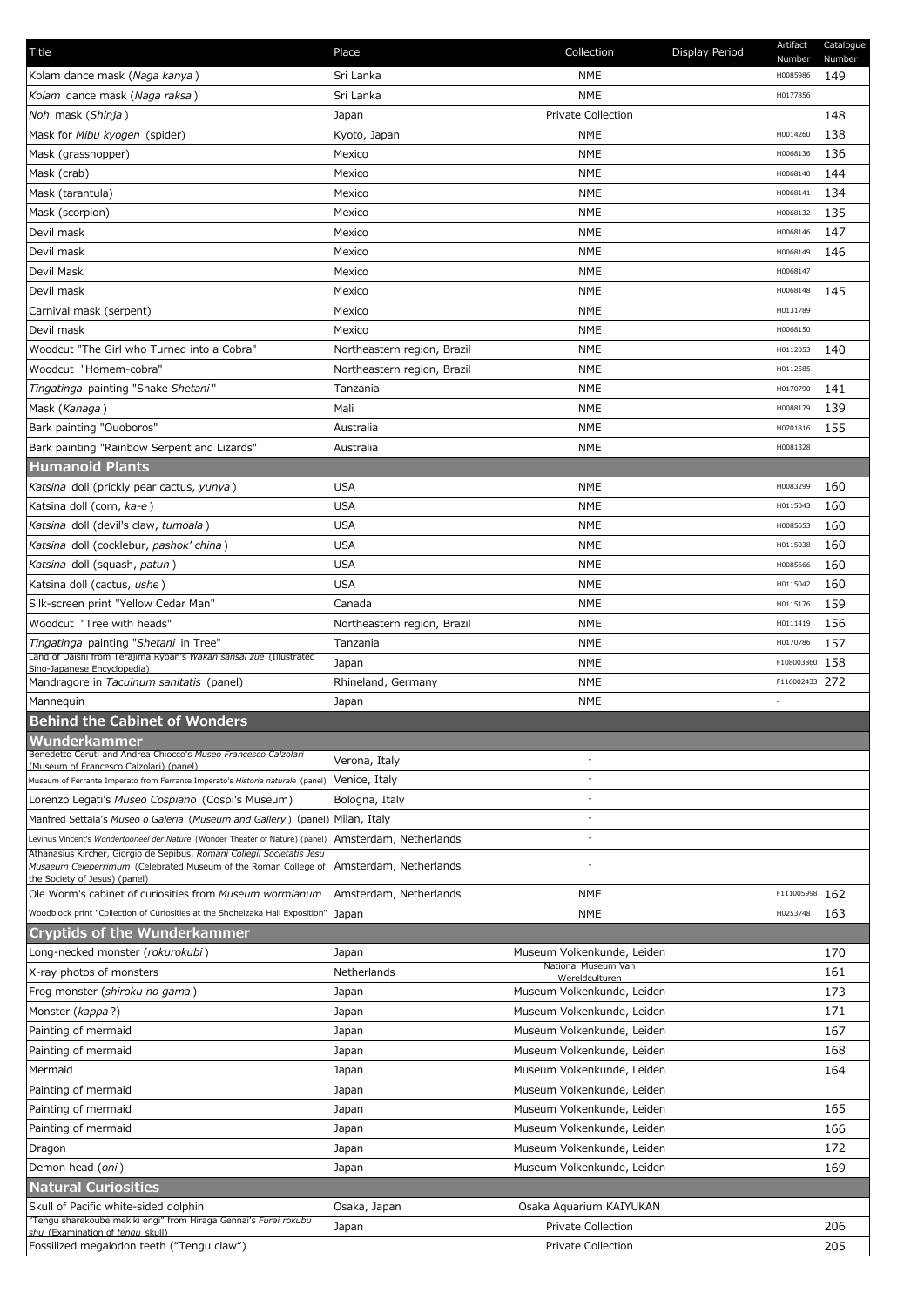| Title                                                         | Place                            | Collection                                    | Display Period     | Artifact<br>Number           | Catalogue<br>Number |
|---------------------------------------------------------------|----------------------------------|-----------------------------------------------|--------------------|------------------------------|---------------------|
| 'Head of <i>kappa</i> "                                       | Japan                            | Akashi City Museum of Culture                 |                    |                              |                     |
| Pipe made of mermaid tusk (?)                                 | Indonesia                        | NME                                           |                    | H0184866                     |                     |
| Narwhal tusk                                                  | Canada or Alaska, USA            | <b>NME</b>                                    |                    | H0008563                     |                     |
| Narwhal tusk                                                  | Arctic, Russia                   | <b>NME</b>                                    |                    | H0278376                     | 204                 |
| "Jenny Haniver"                                               |                                  | <b>Private Collection</b>                     |                    |                              | 203                 |
| Egg cases of Brownbanded bamboo shark and Zebra shark         | Osaka, Japan                     | Osaka Aquarium KAIYUKAN                       |                    |                              |                     |
| ("Mermaid's purse")<br><b>Cryptids as Popular Attractions</b> |                                  |                                               |                    |                              |                     |
| Mermaid show from Odagiri Shunko's Meiyokenmonzue (panel)     |                                  | Toyo Bunko (The Oriental Library)             |                    | $\equiv$ -H-a- $\approx$ -27 |                     |
| Flyer for human-shaped fish                                   | Japan<br>Japan                   | <b>NME</b>                                    |                    | H0277679                     | 004                 |
| Flyer for mermaid show                                        |                                  |                                               |                    |                              |                     |
|                                                               | Japan                            | Hyogo Prefectural Museum of History 8/29~9/24 |                    |                              |                     |
| Drawing of human-shaped fish                                  | Japan                            | JAPAN YOKAI MUSEUM                            | $9/26 \sim 10/22$  | 164-24                       |                     |
| Flyer for alligator dragon                                    | Shizuoka, Japan                  | <b>NME</b>                                    | $10/24 \sim 11/26$ | H0230727                     | 175                 |
| <b>Cryptids and Beliefs</b>                                   |                                  |                                               |                    |                              |                     |
| Hanging scroll with mermaid (photograph)                      | Fukuoka, Japan                   | Ryuguji Temple                                |                    |                              | 182                 |
| Mermaid bones (photograph)                                    | Fukuoka, Japan                   | Ryuguji Temple                                |                    |                              | 183                 |
| Hanging scroll with merman                                    | Saga, Japan                      | Tokoji Temple<br>Private Collection           |                    |                              | 177                 |
| Postcards of mermaid at Karukayado in Kamuro                  | Hashimoto, Wakayama, Japan       | Former collection of Kondo Masaki             |                    |                              | 178                 |
| Mermaid                                                       | Osaka, Japan                     | Zuiryuji Temple                               |                    |                              | 180                 |
| Hand of <i>ushioni</i> (photograph)                           | Kurume, Fukuoka, Japan           | Kannonji Temple                               |                    |                              | 186                 |
| Kappa (photograph)                                            | Imari, Saga, Japan               | Matsuuraichi Brewing Company                  |                    |                              | 184                 |
| Hand of kappa                                                 | Kurume, Fukuoka, Japan           | Private Collection                            |                    |                              | 187                 |
| Dragon                                                        | Osaka, Japan                     | Zuiryuji Temple                               |                    |                              | 179                 |
| Kappa                                                         | Osaka, Japan                     | Zuiryuji Temple                               |                    |                              | 181                 |
| Fish charm                                                    | Japan                            | <b>NME</b>                                    |                    | H0027237                     |                     |
| Offering to the mountain gods (goblinfish, okoze)             | Kitaakita District, Akita, Japan | <b>NME</b>                                    |                    | H0020696                     | 176                 |
| Raijin (thunder god) (photograph)                             | Hanamaki, Iwate, Japan           | Yuzanji Temple                                |                    |                              | 185                 |
| Horns of Maneushi (photograph)                                | Kurihara, Miyagi, Japan          | Oujouji Temple                                |                    |                              | 188                 |
| <b>Yumoto Collection</b>                                      |                                  |                                               |                    |                              |                     |
| Dragon skull and tail                                         | Japan                            | JAPAN YOKAI MUSEUM                            |                    | $19 - 120 - 1$               | 209                 |
| Mummified crow tengu                                          | Japan                            | <b>JAPAN YOKAI MUSEUM</b>                     |                    | $23 - 1 - 2$                 | 210                 |
| Sea horse skull                                               | Japan                            | JAPAN YOKAI MUSEUM                            |                    | $24 - 1 - 2$<br>$22 - 1$     | 217                 |
| Amatsuoomikitsune skull                                       | Japan                            | JAPAN YOKAI MUSEUM                            |                    | $27 - 1$                     | 213                 |
| Mummified mermaid                                             | Japan                            | JAPAN YOKAI MUSEUM                            |                    | $12 - 2$                     | 215                 |
| Mermaid bones                                                 |                                  | JAPAN YOKAI MUSEUM                            |                    | $70 - 10 \sim 12$            | 216                 |
| Flyer for yokai show (panel)                                  | Japan                            | JAPAN YOKAI MUSEUM                            |                    |                              |                     |
|                                                               | Japan                            |                                               |                    |                              |                     |
| Three-headed dragon                                           | Japan                            | JAPAN YOKAI MUSEUM                            |                    | $27 - 127 - 3$               | 214                 |
| Apology deed of cat oni                                       | Japan                            | JAPAN YOKAI MUSEUM                            | Page Change        | $13 - 21 - 42$               | 212                 |
| Cat oni skulls                                                | Japan                            | JAPAN YOKAI MUSEUM                            |                    | $13 - 21 - 42$               | 211                 |
| <b>Cryptids as Medicine</b>                                   |                                  |                                               |                    |                              |                     |
| "The effects of unicorn horn medicine"                        | Japan                            | National Museum of Japanese History 8/29~9/24 |                    | F-320-240                    | 208                 |
| Dragon teeth                                                  | Japan                            | Hachinohe City Museum                         |                    |                              | 195                 |
| Seven eye                                                     | Japan                            | Hachinohe City Museum                         |                    |                              | 196                 |
| Shojo stone                                                   | Japan                            | Hachinohe City Museum                         |                    |                              | 191                 |
| White dragon bone                                             | Japan                            | Hachinohe City Museum                         |                    |                              | 194                 |
| Human-shaped root                                             | Japan                            | Hachinohe City Museum                         |                    |                              | 197                 |
| Tanuki stone                                                  | Japan                            | Hachinohe City Museum                         |                    |                              | 190                 |
| Dragon liver                                                  | Japan                            | Hachinohe City Museum                         |                    |                              | 193                 |
| Human-faced stone                                             | Japan                            | Hachinohe City Museum                         |                    |                              | 189                 |
| Enko stone                                                    | Japan                            | Hachinohe City Museum                         |                    |                              | 192                 |
| Mermaid bones                                                 | Japan                            | Hachinohe City Museum                         |                    |                              | 201                 |
| Mermaid bones                                                 | Japan                            | Hachinohe City Museum                         |                    |                              |                     |
| Mermaid foot skin                                             | Japan                            | Hachinohe City Museum                         |                    |                              |                     |
| Mermaid claws                                                 | Japan                            | Hachinohe City Museum                         |                    |                              |                     |
| Mermaid teeth                                                 | Japan                            | Hachinohe City Museum                         |                    |                              | 200                 |
| Mermaid scalp                                                 | Japan                            | Hachinohe City Museum                         |                    |                              | 199                 |
| Mermaid tooth (photograph)                                    | Japan                            | Hachinohe City Museum                         |                    |                              |                     |
| Two-headed mermaid (photograph)                               | Japan                            | Hachinohe City Museum                         |                    |                              | 198                 |
| <b>Symbol Objects</b>                                         |                                  |                                               |                    |                              |                     |
| Megalodon jaw teeth (reconstruction)                          | Osaka, Japan                     | Osaka Aquarium KAIYUKAN                       |                    |                              |                     |
| Cremation tower (bade, replica)                               | Bali, Indonesia                  | NME                                           |                    | H0004215                     | 001                 |
| The Lanzón (jaguar deity, replica)                            | Chavín de Huántar, Peru          | <b>NME</b>                                    |                    | H0167995                     |                     |
|                                                               |                                  |                                               |                    |                              |                     |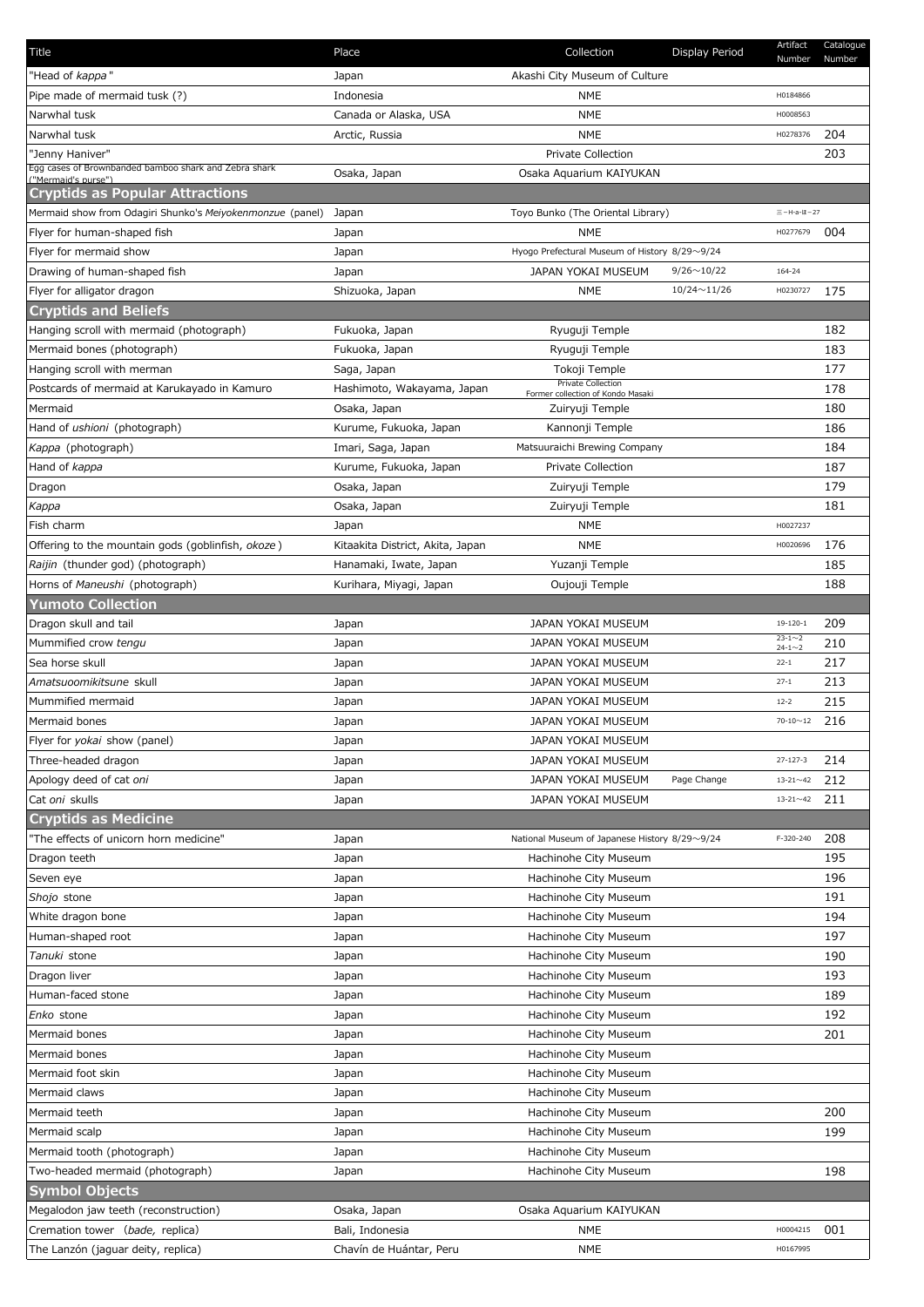| Title                                                                                                                     | Place                       | Collection                                            | Display Period                        | Artifact<br>Number       | Catalogue<br>Number |
|---------------------------------------------------------------------------------------------------------------------------|-----------------------------|-------------------------------------------------------|---------------------------------------|--------------------------|---------------------|
| Chapter II: Cultural History of the Imaginary                                                                             |                             |                                                       |                                       |                          |                     |
| <b>Sounds of the Brink</b>                                                                                                |                             |                                                       |                                       |                          |                     |
| Long-eared bogey (kisarri)                                                                                                | Japan                       | <b>NME</b>                                            |                                       | H0062343                 | 219                 |
| Sweet bean washer from Ehon hyaku monogatari (Picture Book of a Hundred Stories)                                          | Japan                       |                                                       |                                       |                          | 218                 |
| Minpaku Visual Ethnography "Sounds of the Uncanny:<br>Connecting with the Otherworld through Sound"                       | Japan                       | <b>NME</b>                                            |                                       | Videotheque<br>No. 7247  |                     |
| Sights of the Marvelous and Uncanny                                                                                       |                             |                                                       |                                       |                          |                     |
| <b>Illustrated Tales of Wonders</b>                                                                                       |                             |                                                       |                                       |                          |                     |
| Jean de Mandeville, Voyages (facsimile)                                                                                   | France                      | NME                                                   |                                       | F117004118 238           |                     |
| Jean Oursel, Les merveilles et antiquitez de la ville de Rome                                                             | Rouen, France               | NME                                                   |                                       | F117000184 225           |                     |
| Matali 'ü 'l-sa 'adet ve yenabi'ü 'l-siyadet (Book of Felicity, facsimile) Turkey                                         |                             | NME                                                   |                                       | F113001708 224           |                     |
| Scene from Taiheiki ekotoba (Sugawara no Michizane blowing fire)                                                          | Japan                       | National Museum of Japanese History 8/29~9/24         |                                       | $H-600-27-1$             |                     |
| Scene from Taiheiki ekotoba (Tawara Tota defeating the giant centipede)                                                   | Japan                       | National Museum of Japanese History $9/26 \sim 10/22$ |                                       | H-600-27-1               | 228                 |
| Scene from Taiheiki ekotoba (Hiroari shooting a monstous bird)                                                            | Japan                       | National Museum of Japanese History 10/24~11/26       |                                       | H-600-27-3               | 227                 |
| Scene from the Taiheiki kaiki emaki (Monstrous birds)                                                                     | Japan                       | National Museum of Japanese History 8/29~9/24         |                                       | F-320-143                |                     |
| Scene from Taiheiki kaiki emaki (Omori Hikoshichi riding the seven-headed cow)                                            | Japan                       | National Museum of Japanese History 9/26~10/22        |                                       | F-320-143                | 226                 |
| Scene from Taiheiki kaiki emaki (Omori Hikoshichi fighting the spider monster)                                            | Japan                       | National Museum of Japanese History 10/24~11/26       |                                       | F-320-143                | 137                 |
| Kannon reigenki (Yuki Sotaifu escaping the demon woman) Japan                                                             |                             | Hyogo Prefectural Museum of History $8/29 \sim 9/24$  |                                       |                          | 230                 |
| Kannon reigenki (Shotoku Taishi sights mermaid)                                                                           | Japan                       | Hyogo Prefectural Museum of History 9/26~10/22        |                                       |                          | 229                 |
| "Life like Dolls at Okuyama, Asakusa"                                                                                     | Japan                       | NME                                                   | $10/24 \sim 11/26$                    | H0253740                 |                     |
| <b>Sketches of Curious Creatures</b>                                                                                      |                             |                                                       |                                       |                          |                     |
| Nozuchi                                                                                                                   | Japan                       | <b>JAPAN YOKAI MUSEUM</b>                             | $8/29 \sim 9/24$                      | 164-39                   | 235                 |
| 'Strange creature appearing from Osaka Castle moat on June 9th, 1866"                                                     | Japan                       | National Museum of Japanese History 8/29~9/24         |                                       | F-320-149                | 233                 |
| 'Strange creature at Osaka Castle"                                                                                        | Japan                       | National Museum of Japanese History 9/26~10/22        |                                       | H-1615-3-19<br>$-3-39$   | 231                 |
| 'Strange creature at Osaka Castle"                                                                                        | Japan                       | National Museum of Japanese History 9/26~10/22        |                                       | $H-1615-3-19$<br>$-3-15$ | 232                 |
| 'Strange lightening creature sighted in Kumamoto in June 1796" Japan                                                      |                             | National Museum of Japanese History 9/26~10/22        |                                       | F-320-216                | 237                 |
| 'Strange creature at Osaka Castle"                                                                                        | Japan                       | JAPAN YOKAI MUSEUM                                    | $10/24 \sim 11/26$                    | 164-37                   |                     |
| "Illustration and description of strange creature in Doshu"                                                               | Japan                       | JAPAN YOKAI MUSEUM                                    | $10/24 \sim 11/26$                    | 164-30                   | 234                 |
| Drawing of the strange creature skull of Ichigayatamachi                                                                  | Japan                       | JAPAN YOKAI MUSEUM                                    | $8/29 \sim 9/24$                      | 164-29                   | 207                 |
| Monster at Inba swamp                                                                                                     | Japan                       | Private Collection                                    | $8/29 \sim 10/22$                     |                          | 236                 |
| Drawing of kappa                                                                                                          | Japan                       | Akashi City Museum of Culture 10/24~11/26             |                                       |                          |                     |
| <b>Reports from Lands and Seas</b>                                                                                        |                             |                                                       |                                       |                          |                     |
| Letter of Prester John (facsimile)<br>Mandeville, Libro de las Maravillas del Mundo                                       | Italy                       | <b>NME</b>                                            | Page Change                           | F118000047               |                     |
| (Book of the Wonders of the World, facsimile)                                                                             | Spain                       | NME                                                   |                                       | F118002822               |                     |
| Marco Polo, Book of the Wonders of the World (facsimile)                                                                  | Antwerp (Belguim)           | NME                                                   |                                       | C922987328               |                     |
| Hirokawa Kai, Nagasaki bunkenroku (Records from Nagasaki) Japan                                                           |                             | NME                                                   |                                       | F118000740 241           |                     |
| Kiizotanshu (Curious Stories)                                                                                             | Japan                       | NME                                                   |                                       | F115003297               | 243                 |
| Hirase Tessai, Nihon sankai meibutsu zue (Specialties of Japan)<br>Strange fish from Miyoshi Shozan's Shozan chomon kishu | Japan                       | Hyogo Prefectural Museum of History Page Change       |                                       |                          | 242                 |
| (Curiosities collected by Shozan)<br>Giant serpent from Miyoshi Shozan's Shozan chomon kishu                              | Japan                       | <b>Private Collection</b>                             | $8/29 \sim 9/24$                      |                          |                     |
| (Curiosities collected by Shozan)<br>Dragon egg from Miyoshi Shozan's Shozan chomon kishu                                 | Japan                       | Private Collection                                    | $9/26 \sim 10/22$                     |                          |                     |
| (Curiosities collected by Shozan)                                                                                         | Japan                       | <b>Private Collection</b>                             | $10/24 \sim 11/26$                    |                          | 240                 |
| Kikoku sengai roku (Curiosities from the Mountains and Seas of Japan)                                                     | Japan                       | Tohoku University Library                             | 8/29~10/22 Page Change 1601433976 244 |                          |                     |
| <b>Ominous Creatures</b>                                                                                                  |                             |                                                       |                                       |                          |                     |
| Dragon fish                                                                                                               | Japan                       | JAPAN YOKAI MUSEUM                                    | $8/29 \sim 9/24$                      | 162-121                  |                     |
| "Lightening and monster fish in Yodogawa"                                                                                 | Japan                       | National Museum of Japanese History 8/29~9/24         |                                       | F-320-4-75               | 245                 |
| "Mermaid from Dragon Palace appearing in Hirado"                                                                          | Japan                       | National Museum of Japanese History 9/26~10/22        |                                       | F-320-592                | 249                 |
| Monster of Osorezan                                                                                                       | Japan                       | JAPAN YOKAI MUSEUM                                    | $9/26 \sim 10/22$                     | 164-43                   | 246                 |
| "Bright omen appearing in Echigo"                                                                                         | Japan                       | National Museum of Japanese History 10/24~11/26       |                                       | $F-320-81$               | 248                 |
| Furiken                                                                                                                   | Japan                       | JAPAN YOKAI MUSEUM                                    | $10/24 \sim 11/26$                    | 162-40                   | 247                 |
| Literatura de Cordel                                                                                                      |                             |                                                       |                                       |                          |                     |
| Woodcut "The Dream of the Jealous Woman"                                                                                  | Northeastern region, Brazil | NME                                                   |                                       | H0111708                 |                     |
| Woodcut "Daniel and a Serpent"                                                                                            | Northeastern region, Brazil | NME                                                   |                                       | H0111660                 |                     |
| Woodcut "Lampiao Fighting the Dragon"                                                                                     | Northeastern region, Brazil | NME                                                   |                                       | H0111561                 |                     |
| Woodcut "Maria Bonita and the Devil"                                                                                      | Northeastern region, Brazil | NME                                                   |                                       | H0111519                 |                     |
| Woodcut "Chaos and the Beast"                                                                                             | Northeastern region, Brazil | <b>NME</b>                                            |                                       | H0112072                 |                     |
| Woodcut "The Protestant who Became a Donkey"                                                                              | Northeastern region, Brazil | NME                                                   |                                       | H0112584                 |                     |
| Woodcut "The Man who was Dragged by the Devil"                                                                            | Northeastern region, Brazil | NME                                                   |                                       | H0111633                 |                     |
| Woodcut "The Devil and the Vampire"                                                                                       | Northeastern region, Brazil | NME                                                   |                                       | H0111641                 |                     |
| Woodcut "Dragon and the Prince"                                                                                           | Northeastern region, Brazil | NME                                                   |                                       | H0111567                 |                     |
| Woodcut "The Serpent and the Devil"                                                                                       | Northeastern region, Brazil | NME                                                   |                                       | H0111605                 |                     |
| Woodcut "The Mounted Dog"                                                                                                 | Northeastern region, Brazil | NME                                                   |                                       | H0112330                 |                     |
| Woodcut "Fight with the Dragon"                                                                                           | Northeastern region, Brazil | NME                                                   |                                       | H0112436                 |                     |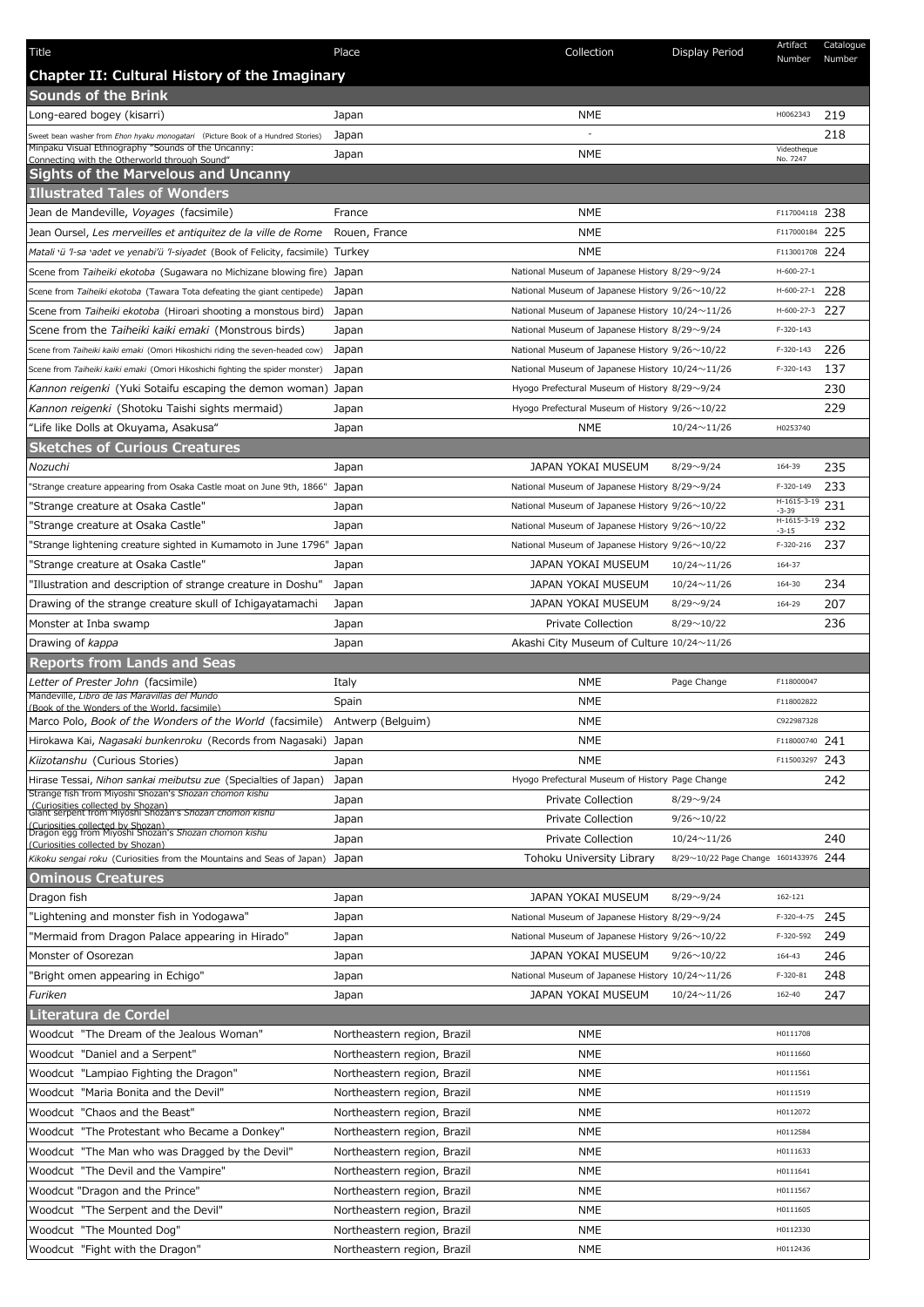| Title                                                                                                      | Place                                                                          | Collection                | Display Period                        | Artifact<br>Number | Catalogue<br>Number |
|------------------------------------------------------------------------------------------------------------|--------------------------------------------------------------------------------|---------------------------|---------------------------------------|--------------------|---------------------|
| Woodcut "Valentine"                                                                                        | Northeastern region, Brazil                                                    | <b>NME</b>                |                                       | H0111810           |                     |
| Woodcut "The Youth and the Dragon"                                                                         | Northeastern region, Brazil                                                    | <b>NME</b>                |                                       | H0111598           |                     |
| Literatura de cordel                                                                                       | Northeastern region, Brazil                                                    | NME                       |                                       | H0144909           | 250 etc.            |
| <b>Cryptotourism and Merchandising</b>                                                                     |                                                                                |                           |                                       |                    |                     |
| Plastic figure of Loch Ness Monster                                                                        | Japan                                                                          | Private Collection        |                                       |                    | 260                 |
| Loch Ness Monster products                                                                                 | Scotland, UK                                                                   | <b>Private Collection</b> |                                       |                    | 259                 |
| Postcard "Mermaid fish, Aden"                                                                              | Europe                                                                         | <b>Private Collection</b> |                                       |                    | 251                 |
| Postcard "Badersee"                                                                                        | Europe                                                                         | <b>Private Collection</b> |                                       |                    | 253                 |
| Postcard "Marvels of the Pyrenees"                                                                         | Europe                                                                         | Private Collection        |                                       |                    |                     |
| Postcard "Die 7 Wunder Jenas" (The Seven Wonders of Jena) Europe                                           |                                                                                | Private Collection        |                                       |                    | 252                 |
| Sweets "Tanuki manju"                                                                                      | Saijo, Ehime, Japan                                                            | <b>Private Collection</b> |                                       |                    |                     |
| Sweets "Eggs of Hibagon"                                                                                   | Japan                                                                          | <b>Private Collection</b> |                                       |                    |                     |
| "Kappa hunting license"                                                                                    | Japan                                                                          | <b>Private Collection</b> |                                       |                    |                     |
| Pamphlets from Pangboche Monastery and Khumjung Monastery Solkhumbu, Nepal                                 |                                                                                | Private Collection        |                                       |                    |                     |
| Ella Burfoot, Betty and Yeti                                                                               | London, UK                                                                     | <b>Private Collection</b> |                                       |                    |                     |
| Simon Arthy, Jack and Betty & the Yak and Yeti                                                             | Varanasi, India                                                                | Private Collection        |                                       |                    |                     |
| Photo of man imitating a yeti                                                                              | Chharka, Dolpa District, Karnali Zone, Nepal                                   | <b>NME</b>                |                                       | X0216186           | 254                 |
| Photo of man imitating a yeti                                                                              | Chharka, Dolpa District, Karnali Zone, Nepal                                   | <b>NME</b>                |                                       | X0217358           |                     |
| Yeti products                                                                                              | Nepal                                                                          | Private Collection        |                                       |                    | 255                 |
| <b>Knowledge Systems</b>                                                                                   |                                                                                |                           |                                       |                    |                     |
| <b>Maps and Monsters</b>                                                                                   |                                                                                |                           |                                       |                    |                     |
| Hereford world map (facsimile)                                                                             |                                                                                | <b>NME</b>                |                                       | F110005174 263     |                     |
|                                                                                                            | Hereford, UK                                                                   |                           |                                       | F118000047         |                     |
| Giovanni Leardo's world map (facsimile)                                                                    | Italy                                                                          | <b>NME</b>                |                                       |                    |                     |
| Nautical map of Mecia de Viladestes (facsimile)                                                            | Majorca, Spain                                                                 | NME                       |                                       | F116004230         |                     |
| Portolan chart "Genoese world map" (facsimile)<br>Heinrich Bünting, Itinerarium Sacrae Scripturae          | Genova, Italy                                                                  | NME                       |                                       | F111006550         |                     |
| (Travel book through Holy Scripture) (facsimile)<br>Heinrich Bünting, <i>Itinerarium Sacrae Scripturae</i> | Germany                                                                        | NME                       |                                       | F111006339         |                     |
| (Travel book through Holy Scripture) (facsimile)                                                           | Germany                                                                        | <b>NME</b>                |                                       | F111006339         |                     |
| World map with scenes from the Alexander Romance (poster) India                                            |                                                                                | Private Collection        |                                       |                    | 264                 |
| Divination diagram                                                                                         | Mongolia                                                                       | <b>NME</b>                |                                       | H0205668           | 265                 |
| Divination diagram                                                                                         | Nepal                                                                          | <b>NME</b>                |                                       | H0079314           |                     |
| Divination diagram                                                                                         | Nepal                                                                          | NME                       |                                       | H0079168           |                     |
| Divination diagram                                                                                         | Nepal                                                                          | <b>NME</b>                |                                       | H0080049           |                     |
| Divination diagram                                                                                         | Nepal                                                                          | <b>NME</b>                |                                       | H0079912           | 266                 |
| Divination diagram                                                                                         | Nepal                                                                          | <b>NME</b>                |                                       | H0079743           |                     |
| World map                                                                                                  | Japan                                                                          | NME                       |                                       | H0231335           | 267                 |
| World map                                                                                                  | Japan                                                                          | <b>NME</b>                |                                       | H0277677           |                     |
| World map                                                                                                  | Japan                                                                          | <b>NME</b>                |                                       | F115003979         |                     |
| World map                                                                                                  | Japan                                                                          | NME                       |                                       | F115003233         |                     |
| <b>Wonders in the Order of Nature</b>                                                                      |                                                                                |                           |                                       |                    |                     |
| Plinius, <i>Historia Naturalis</i> (panel)                                                                 | Venice, Italy                                                                  |                           |                                       |                    | 268                 |
| Dioscorides, De Materia Medica, Naples manuscript (facsimile)                                              | Italy                                                                          | <b>NME</b>                |                                       | F113004156         |                     |
| Ptolemy's Cosmography (facsimile)                                                                          | Naples, Italy                                                                  | <b>NME</b>                |                                       | F116004227         |                     |
| Liber Bestiarum (facsimile)                                                                                | London, UK                                                                     | <b>NME</b>                | Page Change                           | F111006338         |                     |
| Peterborough Bestiary (facsimile)                                                                          | UK                                                                             | <b>NME</b>                | Page Change                           | F112003939         |                     |
| Bestiary of Don Juan de Austria (facsimile)                                                                | Burgos, Spain                                                                  | <b>NME</b>                | Page Change                           | F112002561 271     |                     |
| Tacuinum sanitatis (facsimile)                                                                             | Rhineland, Germany                                                             | <b>NME</b>                |                                       | F116002433         |                     |
| Isidore of Seville, Etymologiae                                                                            | Strassburg, France                                                             | Keio University Library   | $8/29 \sim 9/24$                      | 142X@36@1 269      |                     |
| Vincent de Beauvais, Speculum naturale                                                                     | Strassburg, France                                                             | Keio University Library   | 9/26~10/26 Page Change 143X@6@2@1 270 |                    |                     |
| Ulysse Aldrovandi, Monstrorum historia cum Paralipomenis historia                                          | Bologna, Italy                                                                 | <b>NME</b>                |                                       | F115004544 279     |                     |
| omnium animalium<br>Johannes Schenck, Monstrorum historia memorabilis                                      | Frankfurt, Germany                                                             | NME                       |                                       | F116002775 280     |                     |
| Conrad Gessner, Historiae animalium                                                                        | Heidelberg, Germany                                                            | Keio University Library   | $8/29 \sim 9/24$                      | 142X@72@1 273      |                     |
| Conrad Gessner, Historiae animalium                                                                        | Zurich, Switzerland                                                            | Keio University Library   | $9/26 \sim 11/26$ Page Change         | 142X@103           | 274                 |
| Athanasius Kircher, Musurgia universalis                                                                   | Rome, Italy                                                                    | <b>NME</b>                |                                       | @3@3<br>1098910024 |                     |
| Athanasius Kircher, Magnes siue de arte magnetica (second ed.) Cologne, Germany                            |                                                                                | <b>NME</b>                |                                       | F117001658 282     |                     |
| Athanasius Kircher, China monumentis                                                                       | Antwerpiae, Belgium                                                            | NME                       |                                       | 1341190025 281     |                     |
| Johannes Jonston's Historiae naturalis                                                                     | Frankfurt, Germany                                                             | <b>NME</b>                | Page Change                           | 0561220020         |                     |
| Johannes Jonston, Theatrum universale omnium animalium Amsterdam, Netherlands                              |                                                                                | <b>NME</b>                | Page Change                           | F200006154 276     |                     |
| Jamali's Farrukh-namah (Book of Fortune)                                                                   |                                                                                |                           |                                       |                    |                     |
| Alexander with Plato in a glass diving bell                                                                | Bukhara, Bukhara Khanate (now Uzbekistan) Muséum national d'histoire naturelle |                           |                                       | Ms 472             | 283                 |
| Kitab al-Diryag                                                                                            | Iran $(?)$                                                                     | <b>NME</b>                |                                       | F117003798         |                     |
| Persian lithograph of Qazwini's 'Aja' ib al-makhluqat wa-ghara'ib al-mawjudat Iran                         |                                                                                | NME                       |                                       | F199908066 286     |                     |
| Persian lithograph of Kamal al-Din Damiri, Khavass al-hayavan (Properties of Animals) Iran                 |                                                                                | <b>NME</b>                |                                       | F199908068         |                     |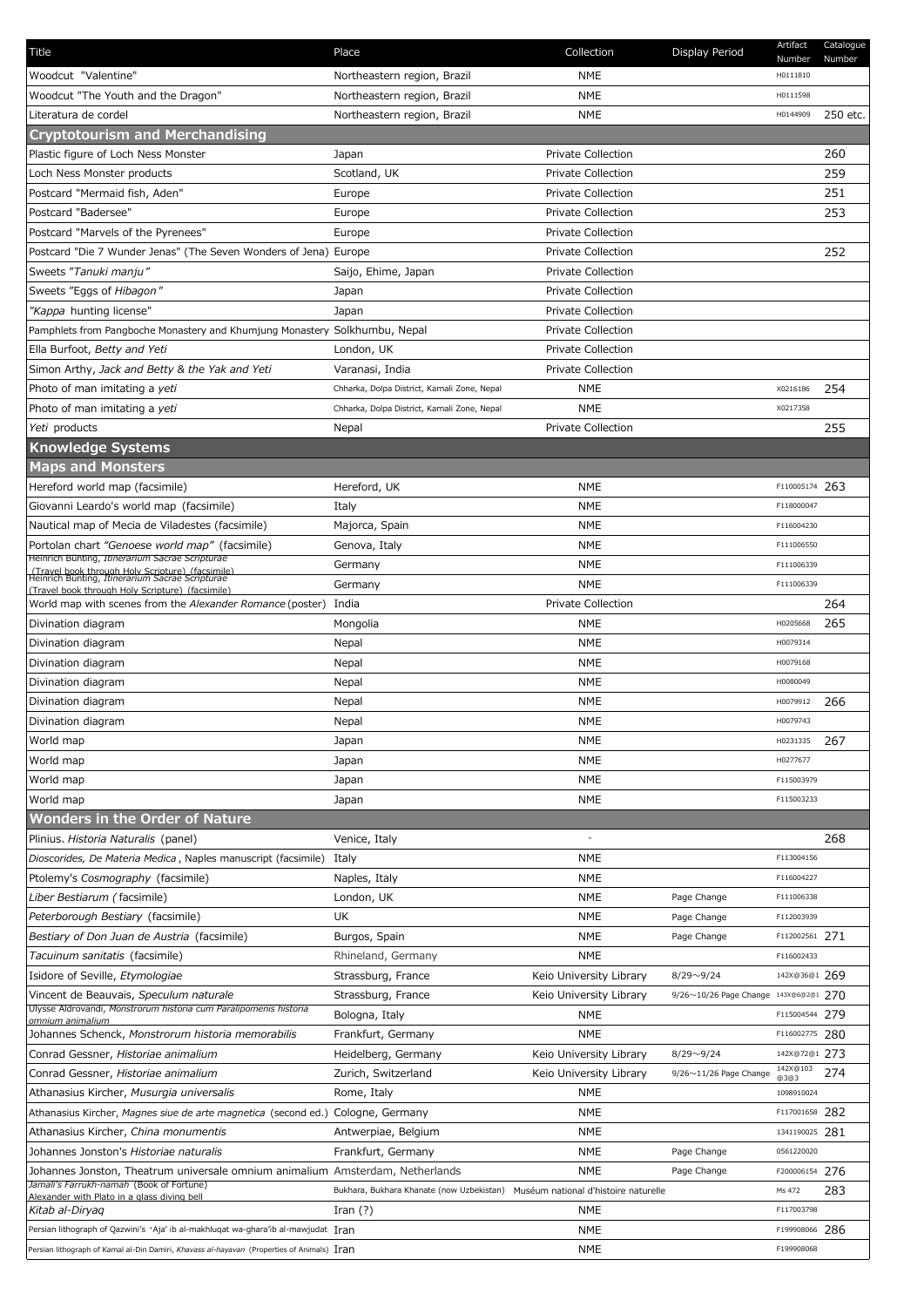| Title                                                                                          | Place                 | Collection                                            | Display Period            | Artifact<br>Number                | Catalogue<br>Number |
|------------------------------------------------------------------------------------------------|-----------------------|-------------------------------------------------------|---------------------------|-----------------------------------|---------------------|
| <b>Compendia of the Strange and Uncanny</b>                                                    |                       |                                                       |                           |                                   |                     |
| Shan hai jing (Classic of Mountains and Seas)                                                  | Nagoya, Aichi, Japan  | <b>NME</b>                                            | Page Change               | $\frac{1}{5115001871}$ , 288, 287 |                     |
| Illustrated Sino-Japanese Encyclopedia                                                         | Japan                 | <b>NME</b>                                            | Page Change               | F108003877                        |                     |
| Nakamura Tekisai, Kummozui (Illustrated Encyclopaedia)                                         | Japan                 | Hyogo Prefectural Museum of History Page Change       |                           |                                   |                     |
| Morokoshi kinmo zui (Illustrated Encyclopaedia of Chinese Knowledge)                           | Japan                 | <b>NME</b>                                            | Page Change               | F114003218 290                    |                     |
| Shan hai jing scroll                                                                           | Japan (?)             | JAPAN YOKAI MUSEUM                                    | Page Change               | $95 - 4$                          |                     |
| "Kappa figures and medicinal cures" (Panel)                                                    | Japan                 | National Museum of Japanese History                   |                           | F-320-74                          | 293                 |
| Bakemono ehon (Illustrated Book of Monsters)                                                   | Japan                 | Private Collection                                    | Page Change               |                                   |                     |
| Gengyo Harikikigaki (Book of Acupuncture)                                                      | Settsu (Osaka), Japan | Kyushu National Museum                                | 8/29~10/24 Page Change P1 |                                   | 291                 |
| Adachi Gen'I Shinkyu hidensho (Secrets of Acupuncture)                                         | Japan                 | Kyushu National Museum                                | $10/24 \sim 11/26$        | P15001                            | 292                 |
| Santo Kyoden, Matsuumetaketori Monogatari                                                      | Japan                 | Private Collection                                    | Page Change               |                                   |                     |
| (The Plum. Pine. and Bamboo-cutter's tale)<br>Mermaids from Otsuki Gentaku's Rokumotsu shinshi | Japan                 | International Research Center for                     | $8/29 \sim 9/24$          | 1967181                           | 202                 |
| Morishima Churyo, Komo zatsuwa (A Miscellany on the Red-hairs) Japan                           |                       | Japanese Studies<br>International Research Center for | $9/26 \sim 10/22$         | 2095594                           |                     |
| Kimura Kenkado, Ikkaku sanko (On the Unicorn)                                                  | Japan                 | Japanese Studies<br>International Research Center for | $10/24 \sim 11/26$        | 1967157                           | 294                 |
| Sketch of mermaid from Mouri Baien's Baien gyofu (Encyclopaedia of Fish)                       | Japan                 | Japanese Studies<br>National Diet Library             | $11/14 \sim 11/26$        | 000007295984                      | 295                 |
| "Flver for Fauna of the Five Continents"                                                       | Japan                 | <b>NME</b>                                            |                           | H0230377                          |                     |
| "Tour of Islands with Strange Peoples"                                                         | Japan                 | <b>NME</b>                                            |                           | H0277678                          | 296                 |
| Illustrations of fish                                                                          | Japan                 | Hyogo Prefectural Museum of History 8/29~9/24         |                           |                                   |                     |
| Illustrations of fish                                                                          | Japan                 | Hyogo Prefectural Museum of History 9/26~10/22        |                           |                                   |                     |
| Illustrations of animals                                                                       |                       | Hyogo Prefectural Museum of History 10/24~11/26       |                           |                                   |                     |
| "Sumo Match of 36 Beasts"                                                                      | Japan                 | NME                                                   |                           | H0253855                          | 297                 |
|                                                                                                | Japan                 |                                                       |                           |                                   |                     |
| <b>Contemporary Creations</b>                                                                  |                       |                                                       |                           |                                   |                     |
| Igarashi Daisuke                                                                               |                       |                                                       |                           |                                   |                     |
| Emblem                                                                                         | Japan                 | <b>Private Collection</b>                             |                           |                                   | 319                 |
| "Aqua"                                                                                         | Japan                 | <b>Private Collection</b>                             |                           |                                   | 312                 |
| "Aer"                                                                                          | Japan                 | <b>Private Collection</b>                             |                           |                                   | 313                 |
| "Terra"                                                                                        | Japan                 | <b>Private Collection</b>                             |                           |                                   | 314                 |
| "Sounds of the Brink"                                                                          | Japan                 | <b>Private Collection</b>                             |                           |                                   | 315                 |
| "Sights of the Marvelous and Uncanny"                                                          | Japan                 | <b>Private Collection</b>                             |                           |                                   | 316                 |
| "Knowledge Systems"                                                                            | Japan                 | <b>Private Collection</b>                             |                           |                                   | 317                 |
| "Contemporary Creations"                                                                       | Japan                 | Private Collection                                    |                           |                                   | 318                 |
| "March of the Creatures"                                                                       | Japan                 | Private Collection                                    |                           |                                   | 311                 |
| Amin Hassanzadeh Sharif                                                                        |                       |                                                       |                           |                                   |                     |
| Ajayeb al-makhlughat be ravayat-e man (Wonders of Creations According to Me) USA               |                       | Private Collection                                    |                           |                                   | 305                 |
| Silkscreen print "Lion with Eyes on Tail"                                                      | Iran                  | Private Collection                                    |                           |                                   | 306                 |
| Silkscreen print "Div King Lying on Throne"                                                    | Iran                  | <b>Private Collection</b>                             |                           |                                   | 308                 |
| Silkscreen print "Milk churner or the Turning lion"                                            | Iran                  | <b>Private Collection</b>                             |                           |                                   | 307                 |
| Silkscreen print "Lion King"                                                                   | Iran                  | Private Collection                                    |                           |                                   | 309                 |
| Silkscreen print "The Prince Sees His Own Destiny"                                             | Iran                  | <b>Private Collection</b>                             |                           |                                   | 310                 |
| Jan Svankmajer                                                                                 |                       |                                                       |                           |                                   |                     |
| Collage made for Lafcadio Hearn's Kwaidan                                                      | Czech Republic        | <b>Private Collection</b>                             |                           |                                   | 303                 |
| <b>Emoto Hajime</b>                                                                            |                       |                                                       |                           |                                   |                     |
| Panax alraune (European Alraune)                                                               | Japan                 | Private Collection                                    |                           |                                   | 298                 |
| Lacerta floscauda (Flowertail Lizard)                                                          | Japan                 | Private Collection                                    |                           |                                   | 302                 |
| Unicornian                                                                                     | Japan                 | Private Collection                                    |                           |                                   |                     |
| Draconis vridiscelto (Celtic Green Dragon)                                                     | Japan                 | <b>Private Collection</b>                             |                           |                                   | 301                 |
| Draconis folium (Leaf Dragon)                                                                  | Japan                 | Private Collection                                    |                           |                                   |                     |
| Dragon / Skeleton                                                                              | Japan                 | <b>Private Collection</b>                             |                           |                                   | 299                 |
| Cicadian                                                                                       | Japan                 | Private Collection                                    |                           |                                   | 300                 |
| <b>Pablo Amaringo</b>                                                                          |                       |                                                       |                           |                                   |                     |
| "Supai Unai Tucuna" (Transformation of Spirits in Mythic time-space)                           | Peru                  | <b>NME</b>                                            |                           | H0210928                          | 304                 |
| <b>Final Fantasy XV</b>                                                                        |                       |                                                       |                           |                                   |                     |
| Model of Splash Leviathan                                                                      | Japan                 | SQUARE ENIX CO., LTD.                                 |                           |                                   |                     |
| Model of Leviathan                                                                             | Japan                 | SQUARE ENIX CO., LTD.                                 |                           |                                   |                     |
| Design process of Leviathan                                                                    | Japan                 | SQUARE ENIX CO., LTD.                                 |                           |                                   | 330                 |
| Gryphon sketch                                                                                 | Japan                 | SQUARE ENIX CO., LTD.                                 |                           |                                   | 326                 |
| Gryphon                                                                                        | Japan                 | SQUARE ENIX CO., LTD.                                 |                           |                                   | 328                 |
| Gryphon                                                                                        | Japan                 | SQUARE ENIX CO., LTD.                                 |                           |                                   |                     |
| Quetzalcoatl                                                                                   | Japan                 | SQUARE ENIX CO., LTD.                                 |                           |                                   | 327                 |
| Rough sketch of Catoblepas                                                                     | Japan                 | SQUARE ENIX CO., LTD.                                 |                           |                                   | 322                 |
| Bone structure of Catoblepas                                                                   | Japan                 | SQUARE ENIX CO., LTD.                                 |                           |                                   | 323                 |